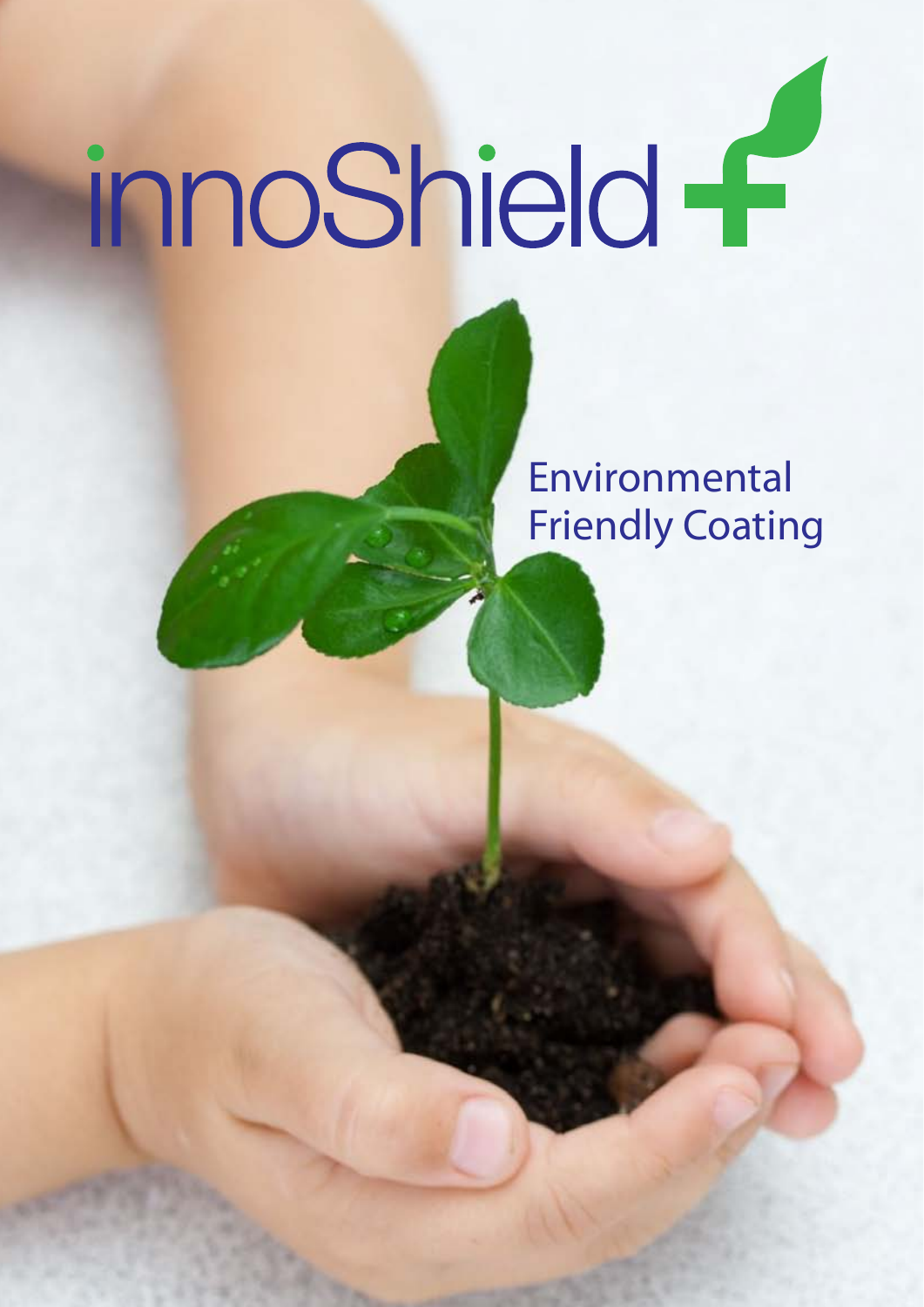# **Environmental-friendly solution**

| <b>Chemical</b>                                                                                                                                                                                                                                                                                                                                                       | <b>Excellent</b>                                                                                                                                                                          |
|-----------------------------------------------------------------------------------------------------------------------------------------------------------------------------------------------------------------------------------------------------------------------------------------------------------------------------------------------------------------------|-------------------------------------------------------------------------------------------------------------------------------------------------------------------------------------------|
| <b>Resistance</b>                                                                                                                                                                                                                                                                                                                                                     | Weathering                                                                                                                                                                                |
| Anti                                                                                                                                                                                                                                                                                                                                                                  | <b>Resistance</b>                                                                                                                                                                         |
| microbial<br>Bacillus, Aeruginosa,<br>Staphylococcus<br>Aureus, MRSA<br>Performance test result<br>$24$ hour<br>Start<br>$10^{-1}$<br>$1.3.6 \times 10^5$<br>$<$ 10 $<$<br>$1.5.5 \times 10^{5}$<br>$2.7 \times 10^{4}$<br>0 <sub>1</sub><br>$6.3 \times 10^{5}$<br>50 <sub>1</sub><br><b>Test Organization</b><br>Foundation of Japan Food<br><b>Research Center</b> | <b>Heat</b><br><b>Resistance</b><br>Fire burn up to 600°C<br>Performance test result<br>No correspond<br><b>Test Organization</b><br>Aichi prefecture industrial<br>technology laboratory |

**cleaning** Form of hydrophilic membrane for easy cleaning

Use wet cloth and easy wipe without detergent **Performance test result** 

## **Anti Fungus**

Inorganic salt nutrient 1 over 100 density test

Cannot recognize the growth of fungus **Performance test result**  Foundation of Japan Food Research Center **Test Organization** 

**Highly Scratch Resistance**

Coating film 9H pencil hardness

Aichi prefecture Industrial Research Institute **Test Organization**  Over 9H (Mohr's hardness 4.5) **Performance test result** 

**Features**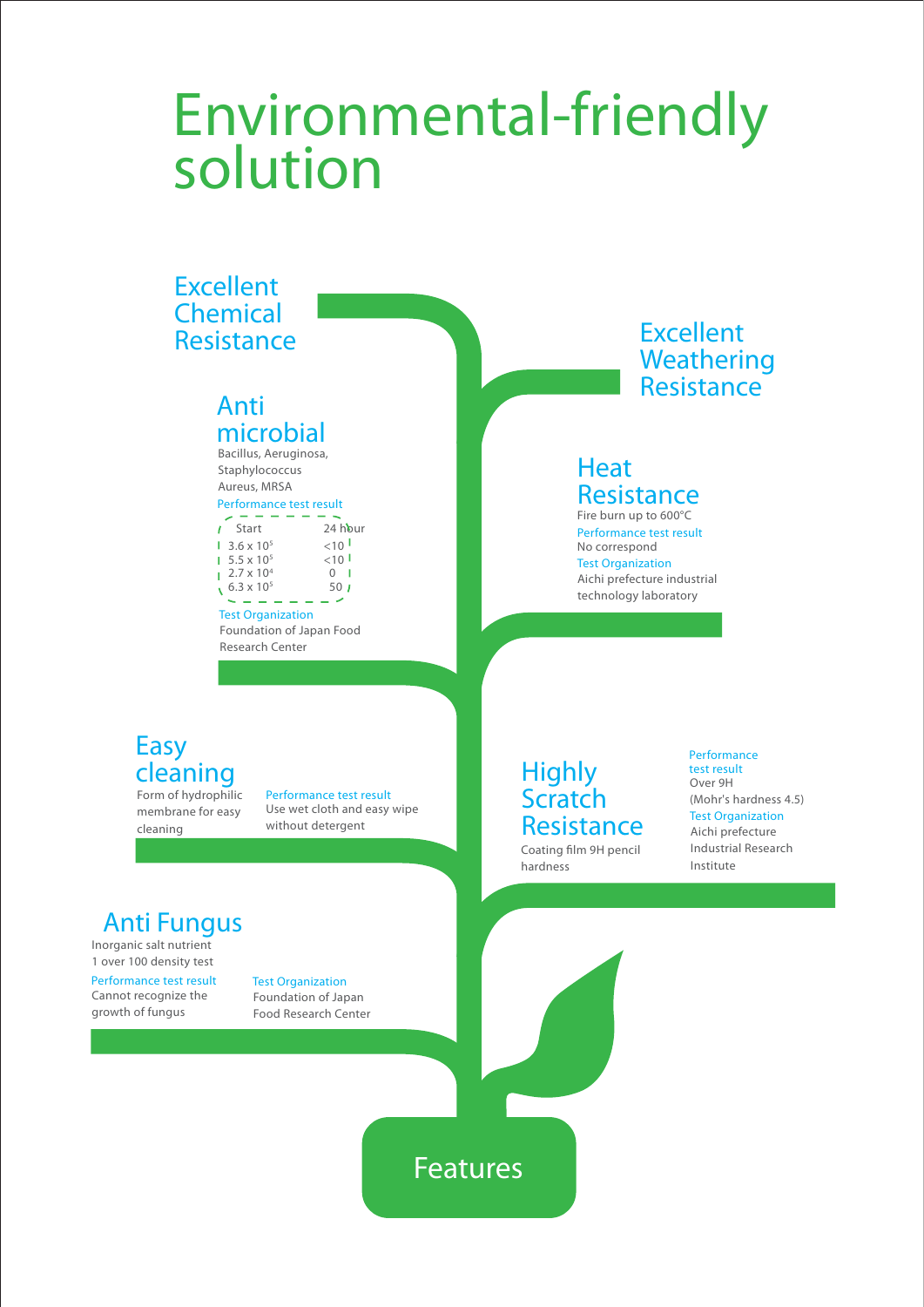

#### **What is Innoshield Plus?**

Innoshield Plus is a Eco-friendly Ceramic Coating. It main composition are SiO<sub>2</sub> and Al<sub>2</sub>O<sub>3</sub>, 100% Inorganic and contain organic substances. It can be apply on glass, aluminium, stainless steel, sheet metal, copper and most metallic surfaces. It do not produces VOC gases, so contribute a better living space and society.

**Hydrophilic**

**Mechanism of Innoshield Plus**

**Base Material InnoShield Plus**

**Dirt**

Form of Hydrophilic membrane, water able to get below to the dirt or oil spot and lift it up.



#### **Easy Cleaning**

Inorganic coating has better resistance to adhere dust or stain. Our environment contain abundance of organic substance. Once the surface of the coating are adhere with organic stain, we can use water without any detergent to clean or wipe of easily. Innoshield will be hydrophilic and form a water membrane and penetrate underneath of the organic stain and lift it off, like a peeling effect. Then we can use running water or a damp cloth to clean it.

#### **Reliable and Durable Coating**

Since Innoshield Plus is an inorganic coating, thus it has excellent resistance properties against acid/alkaline and organic solvent. Innoshield Plus have a highly scratch resistance of 9H, where normally organic paint has only 1H. It also have excellent weathering properties, the colour fading issue under UV radiation will be minimise. Innoshield Plus can also withstand a temperature up to 600°C, so it can be apply for some area where heat is a major problem. It also antimicrobial and anti-fungus, so it can be apply on outdoor where fungus might affect the appearance or some pharmaceutical application.